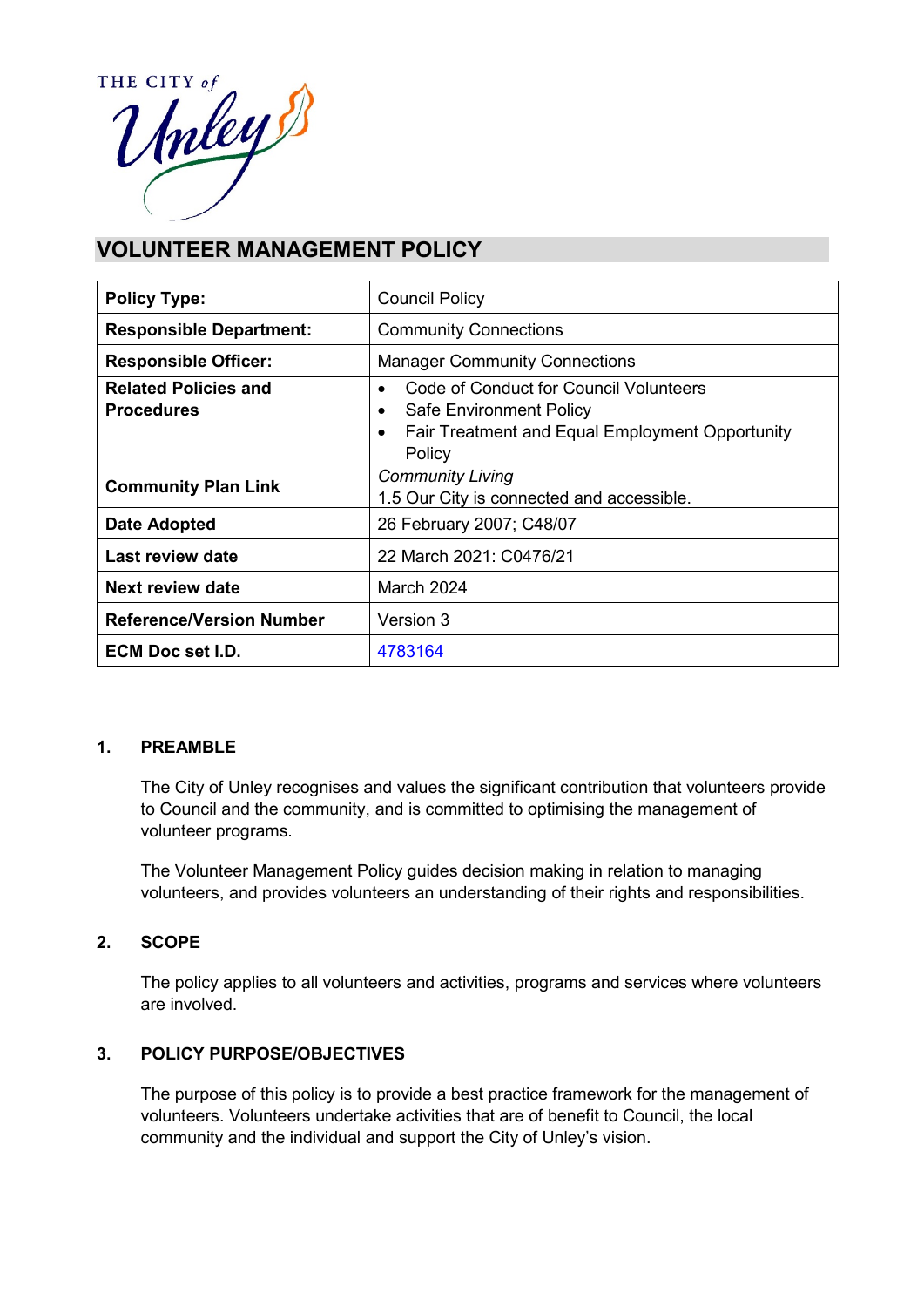## **4. DEFINITIONS**

*Activity* – Refers to a specific task or set of tasks that are undertaken as part of a volunteer position.

*Cause testing* – Refers to the criteria and basis on which a reasonable belief exists that demands action to require a volunteer to undertake a drug and alcohol test.

*Children* – Refers to individuals aged under 18 years.

*Code of Conduct* – Refers to the City of Unley Code of Conduct for Volunteers.

*Council* – Refers to the City of Unley.

*Department of Human Services screening* – Refers to a background screening check undertaken by the State Government Department of Human Services.

*Incident-related testing* – Refers to drug and alcohol testing that may occur where there is an incident involving injury or damage.

*Mandatory Training* – Compulsory training specific to each volunteer position to be completed prior to undertaking the volunteer position.

*Position* – Refers to the role that a volunteer is recruited to and undertakes.

*Position description* – Outlines the responsibilities and requirements of the position.

*Program Coordinator* – Council employee who has responsibility for overseeing volunteer/s assigned to a Council program, activity or service.

*Reimbursement* – Repayment of a pre-approved expense.

*Volunteer* – An individual who provides services of their own free will, without coercion and for no financial reward, that complement but do not replace the services provided by staff. This does not include persons undertaking work placement or work experience with Council. Individuals must have undertaken a Council and program specific induction; have appropriate clearances in place; have agreed to undertake activities as per a signed volunteer position description; and are actively contributing to their assigned volunteer program/s.

*Volunteer Coordinator* – Council employee responsible for the effective management and administration of the volunteer management program.

#### **5. ROLES AND RESPONSIBILITIES**

The Manager Community Connections, Team Leader Community and Cultural Development, Volunteer Coordinator and Program Coordinators are responsible for the implementation and administration of this policy.

#### **6. POLICY STATEMENT**

#### **6.1 Volunteering in the City of Unley is of mutual benefit**

Volunteers develop and strengthen the bond between Council and the community, and contribute to creating a vibrant, healthy and positive place to live.

There are positive outcomes achieved for both Council and volunteers.

Benefits to the City of Unley include: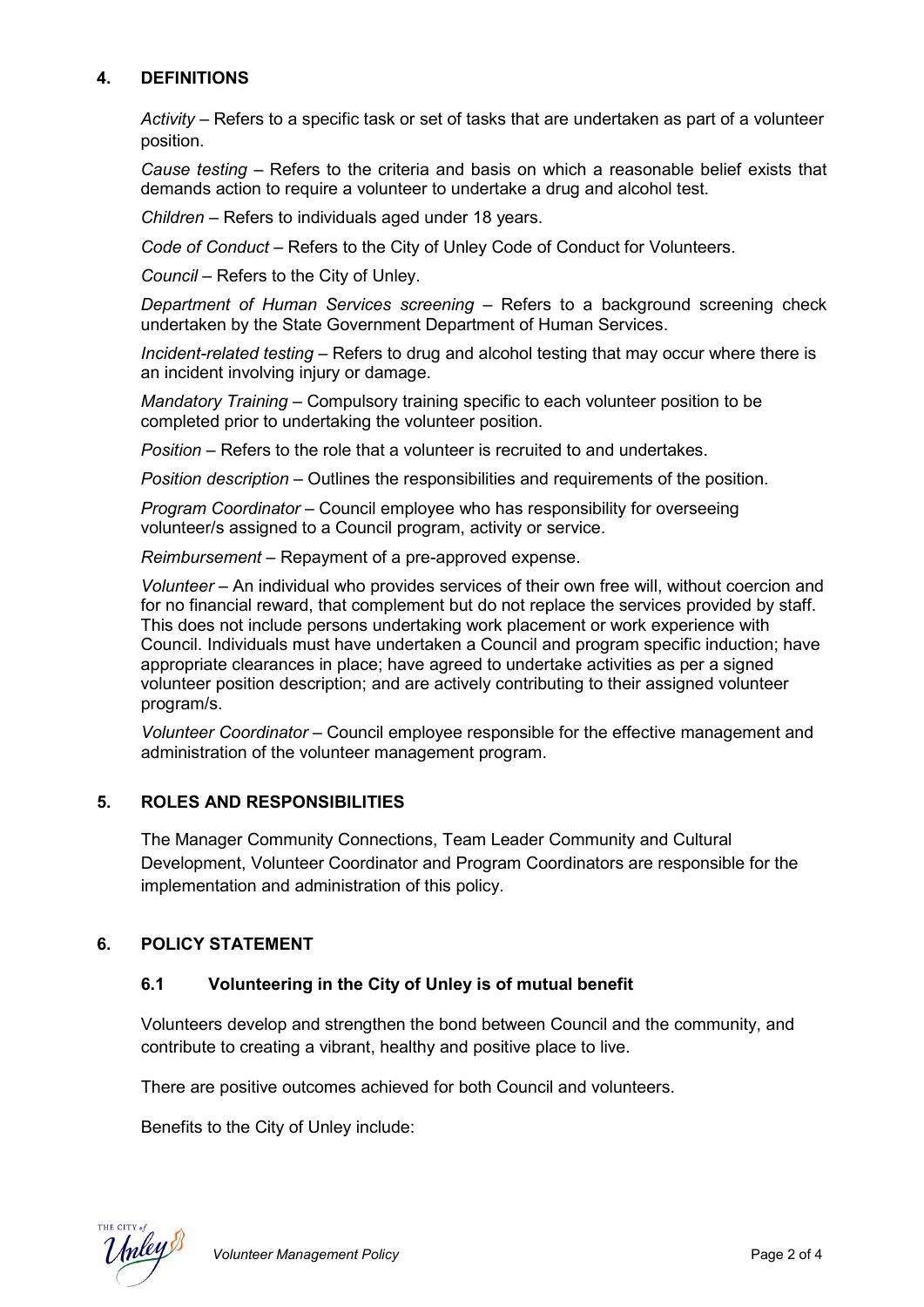- Providing the organisation with a broader resource base from which to deliver positive community outcomes;
- Enhancing community participation through volunteering;
- Enriching the lives of City of Unley residents and improving their quality of life.

Benefits to volunteers include:

- Providing opportunity to connect with others, resulting in greater social inclusion, fun and fulfillment;
- Opportunities to learn new skills and/or providing a stepping stone to employment;
- A sense of purpose that enhances health, wellbeing and quality of life;

### **6.2 Effective volunteer management, training, development and support is provided.**

The City of Unley aims to:

- value and promote volunteer involvement in the organisation;
- ensure processes are in place to support volunteers to undertake their position effectively and in line with organisational requirements;
- ensure quality training, development and support is available to volunteers.

Volunteers will be treated fairly and respectfully, with support and direction from their Program Coordinator.

Volunteers have a right to raise any grievances and for these to be handled and resolved in an appropriate, fair and sensitive manner.

### **6.3 Volunteers are recognised and celebrated.**

The City of Unley provides a recognition program that celebrates its volunteers, including National Volunteer Week, Christmas celebrations, Years of Service certificates and other opportunities throughout the year.

## **6.4 Volunteers have rights and responsibilities.**

Volunteer responsibilities are defined in Council's Volunteer Agreement and Volunteer Handbook, provided at induction. Additionally, volunteer position-specific activities are outlined in the volunteer position description and in program–specific inductions.

Volunteers are recruited and selected through a targeted recruitment approach, whereby available volunteer positions are advertised, suitable individuals are selected, provided with training to undertake their volunteer activities, and inducted into their volunteer program.

Volunteers have a responsibility to perform their activities to the best of their abilities, ensuring they read and adhere to the City of Unley Code of Conduct for Volunteers, Volunteer Handbook, Volunteer Agreement, and relevant Council policies.

Volunteers may be public officers for the purposes of the *Independent Commissioner Against Corruption Act 2012 (SA)* (the ICAC Act). Upon induction, volunteers are provided